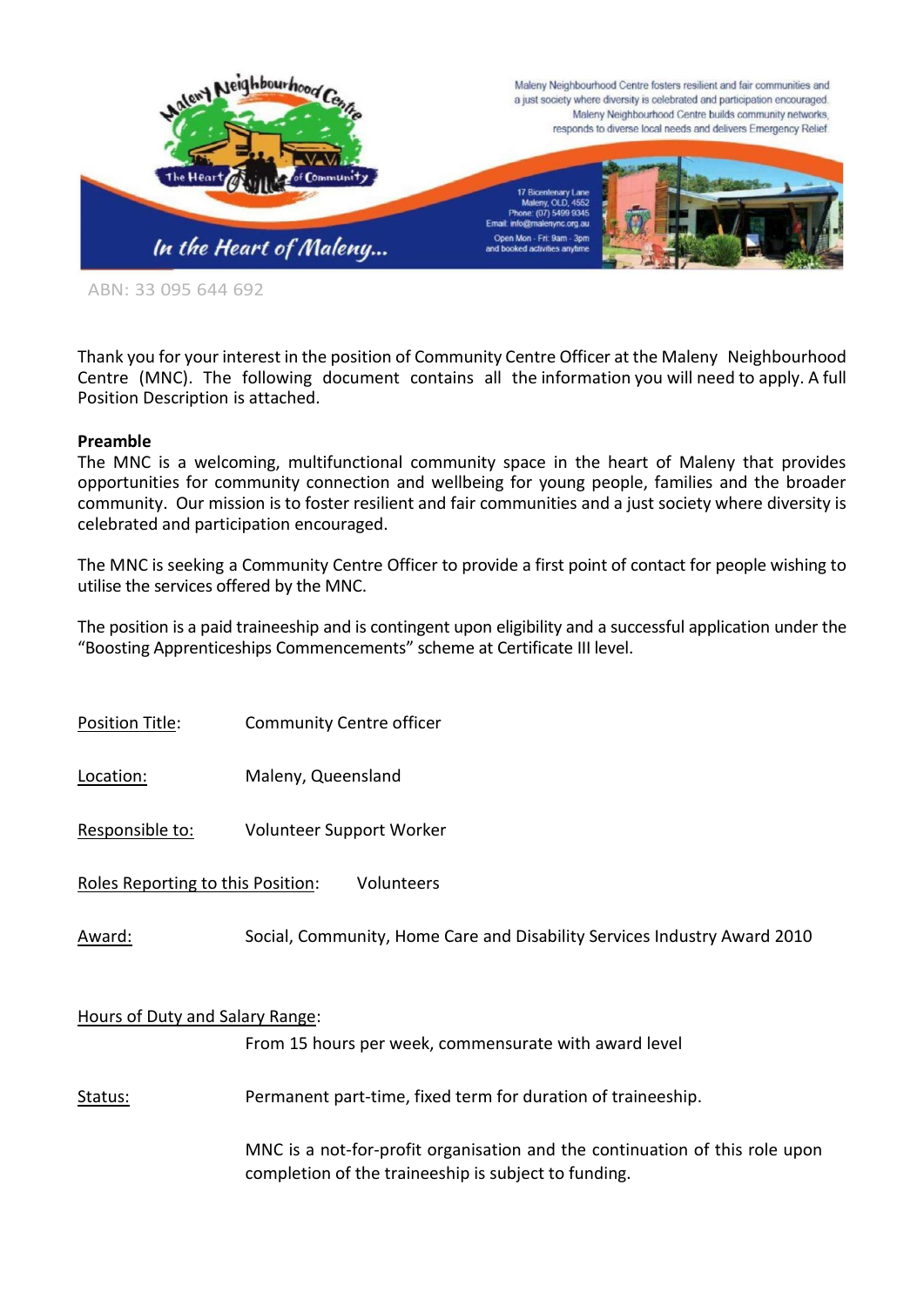## **Key Selection Criteria:**

The successful applicant must be:

- 1. Willing to complete a traineeship under the Boosting Apprenticeships Commencements scheme at Certificate III level in Business or Community Services
- 2. A warm welcoming person who engages with people easily
- 3. A person with a calm disposition with highly developed emotional resilience
- 4. Non-judgemental and respectful of diversity
- 5. A caring person who responds to people with compassion and respect
- 6. Well-developed written, verbal and digital communication skills
- 7. A person who works well with team approaches and is committed to co-operative practice

## **Other aspects associated with this position**

- Applications from First Nations people and people from culturally and linguistically diverse backgrounds are strongly encouraged to apply
- Occasionally an extension of regular working hours or work outside usual office hours may be required – eg. for specific events
- A current Blue Card or ability to obtain a blue card prior to commencement
- The duties of this position may be adapted to changing needs, or in response to organisational development processes

To apply, please provide:

- 1. Your current CV and a short covering letter
- 2. A statement of claims addressing the seven selection criteria listed above
- a. Please read the Selection Criteria and the attached Position Description before applying
- b. Please limit your written response to 200 words per criterion
- c. Please provide examples of your ability to meet or exceed each criterion
- 3. The names and contact details for two referees, including your most recent manager

Please email your completed applications to Malenync.recruitment@gmail.com

MNC will treat your application confidentially in accordance with our privacy statement, which will be made available upon request.

If you have any questions about the position, please contact the president of the MNC Management Committee, Ian Demack, on 0421 339 416

Applications must be received by 29<sup>th</sup> May 2022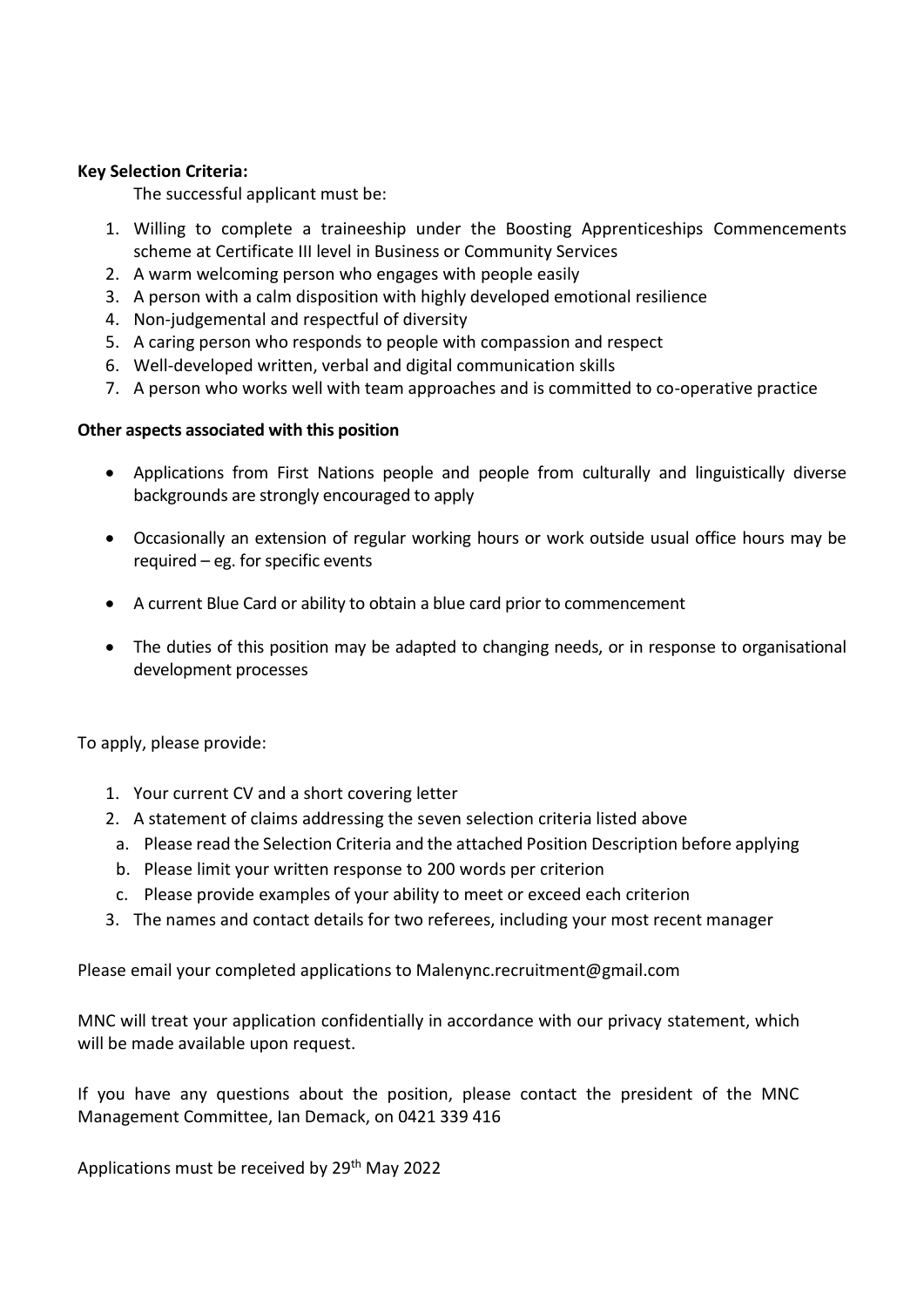

ABN: 33 095 644 692

# **POSITION DESCRIPTION MALENY NEIGHBOURHOOD CENTRE COMMUNITY CENTRE OFFICER (CCO)**

#### **Purpose of Position:**

The CCO will be positioned at front reception to provide a first point of contact for people visiting, phoning, emailing and utilising social media to access the Maleny Neighbourhood Centre.

The Community Centre Officer will work under the direction of Volunteer Support Worker (VSW) and has some delegated authority from the VSW.

## **Community Centre Officer Personal attributes required:**

- 1. A warm welcoming person who engages with people easily
- 2. A person with a calm disposition with highly developed emotional resilience
- 3. Non-judgemental and respectful of diversity
- 4. A caring person who responds to people with compassion and respect
- 5. A person who works well with team approaches and is committed to co-operative practice

## **Community Centre Officer Specific Duties:**

#### **Key responsibilities:**

- **1.** Greet visitors and assist with the nature of their enquiry
- **2.** Provide referral services
- **3.** Provide Emergency Relief in accordance with organisational procedures
- **4.** Answer telephone calls and emails and redirect as required
- **5.** Collect and record statistics
- **6.** Manage counter sales eg. lunches, events, membership fees
- **7.** Receipt all monies received.
- **8.** Assist with general administrative duties